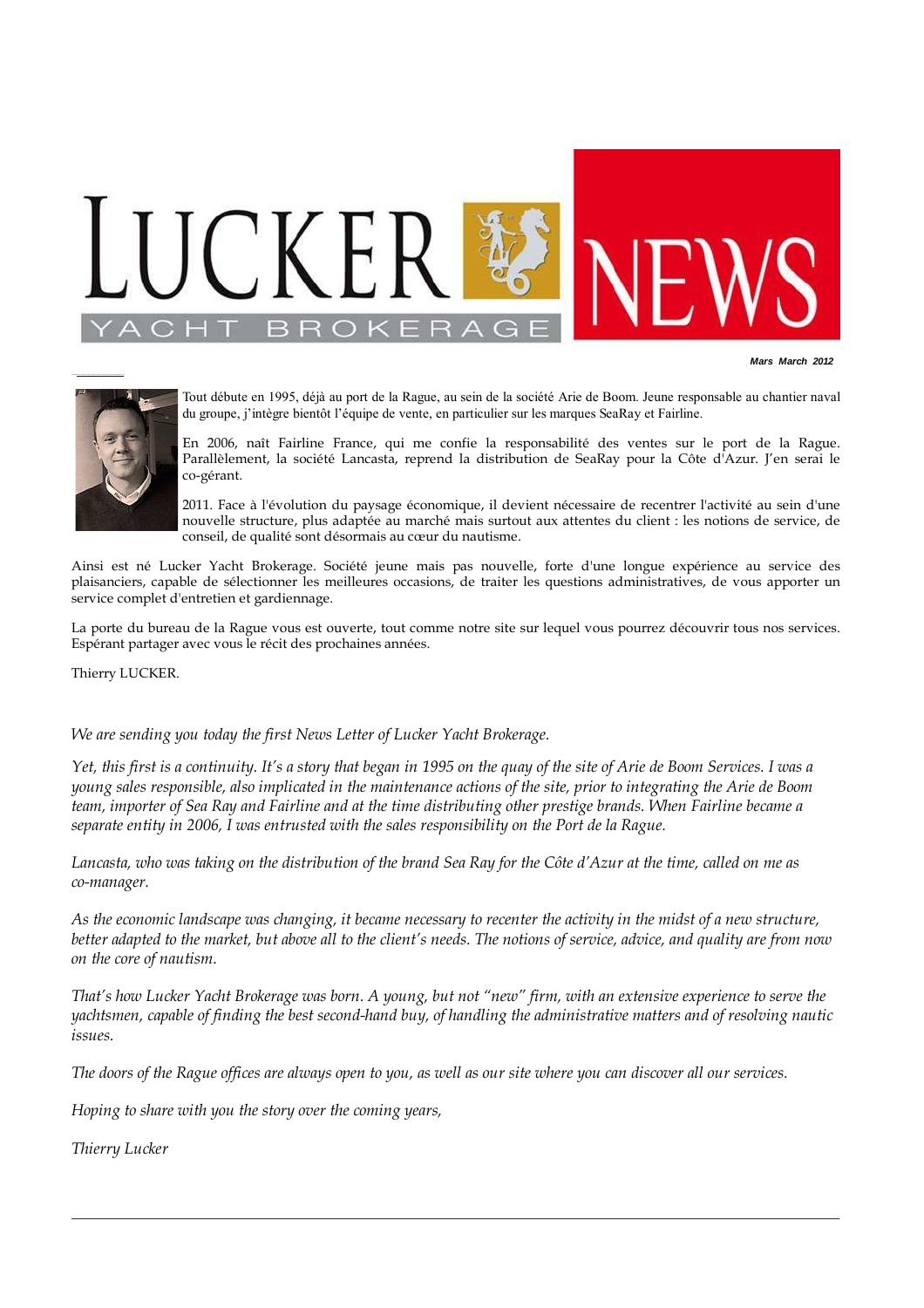

Gardiennage à flot et entretien Gestion globale du bateau Maintenance - Total boat service



Location de bateaux journée, avec ou sans skipper Boat rental



Places de port Achat / vente Moorings for sale

## NOS OCCASIONS SELECTIONNÉES · SELECTED USED BOATS FOR SALE



SEA RAY 195 SPORT / 2011 NEUF Mercruiser 4.3 L MPI Alpha 1 de 220 cv 37 700 € ttc



FAIRLINE TARGA 34 / 2005 2 x Volvo KAD 300 DP de 285 cv chacun 175 000 € ttc



FAIRLINE SQUADRON 58 / 2033 2 x Volvo D12 de 715 cv chacun 495 000 € ttc